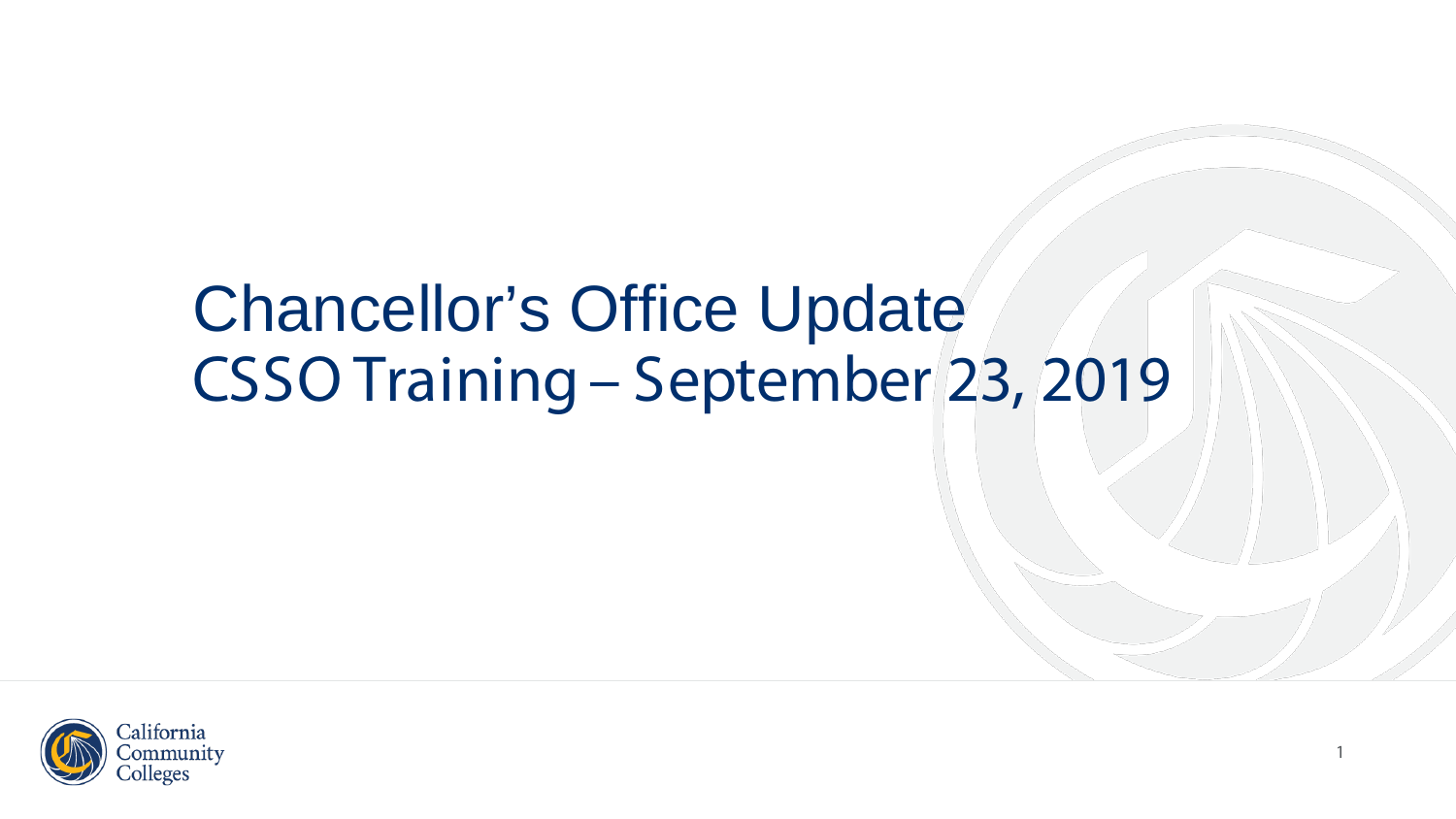# Topics to be covered

- System Priorities
- SEA Program
- Other Categorical Programs
- Financial Aid
- 2018-19 Bill Status
- 2020-21 Budget and Legislative Requests
- Student Services Updates



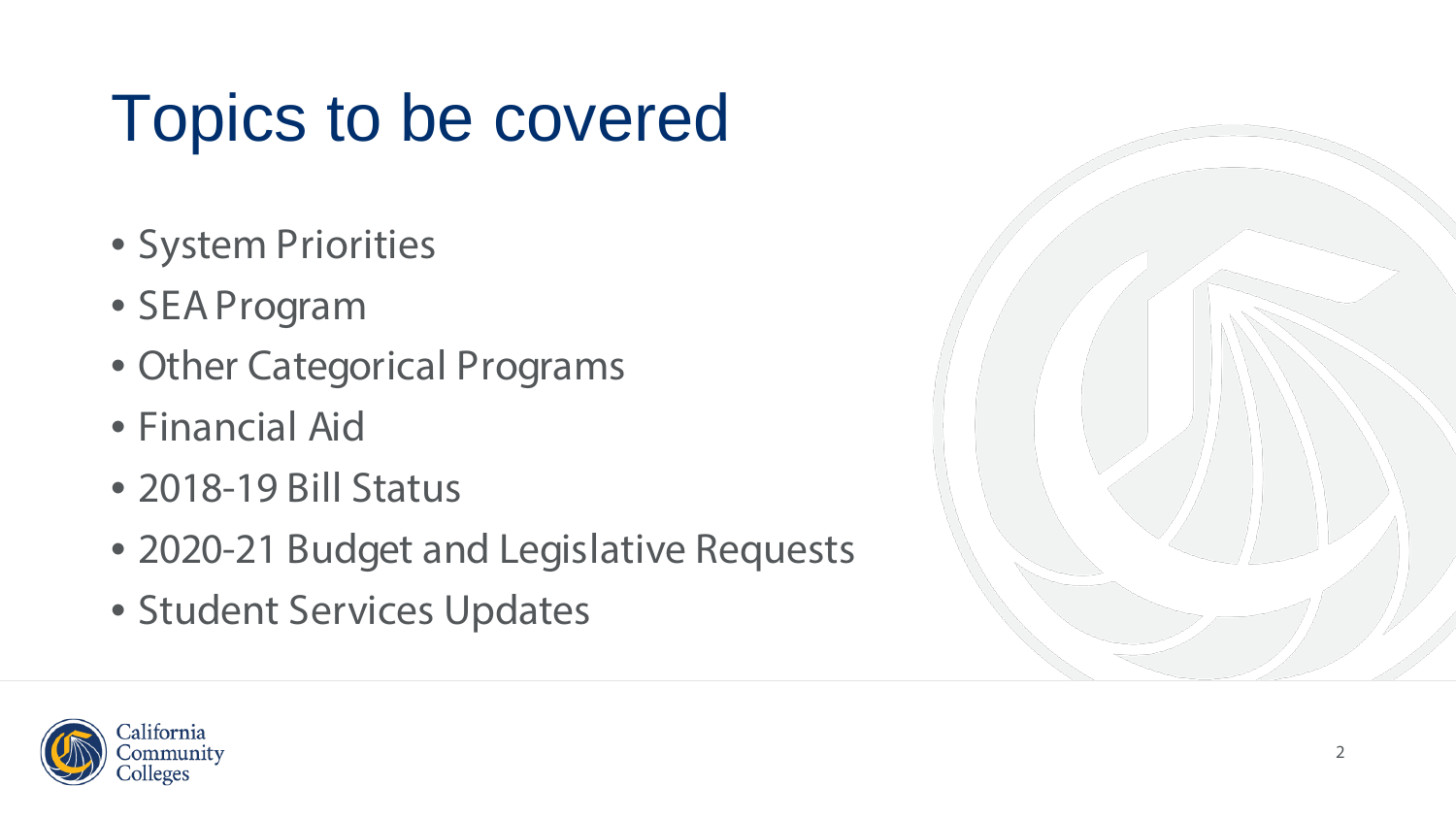# System Priorities

- •Vision for Success 6 Goals
- •Vision 7 Commitments
	- Most important = Student Focused Decision Making
- •Local Goals aligned with Vision

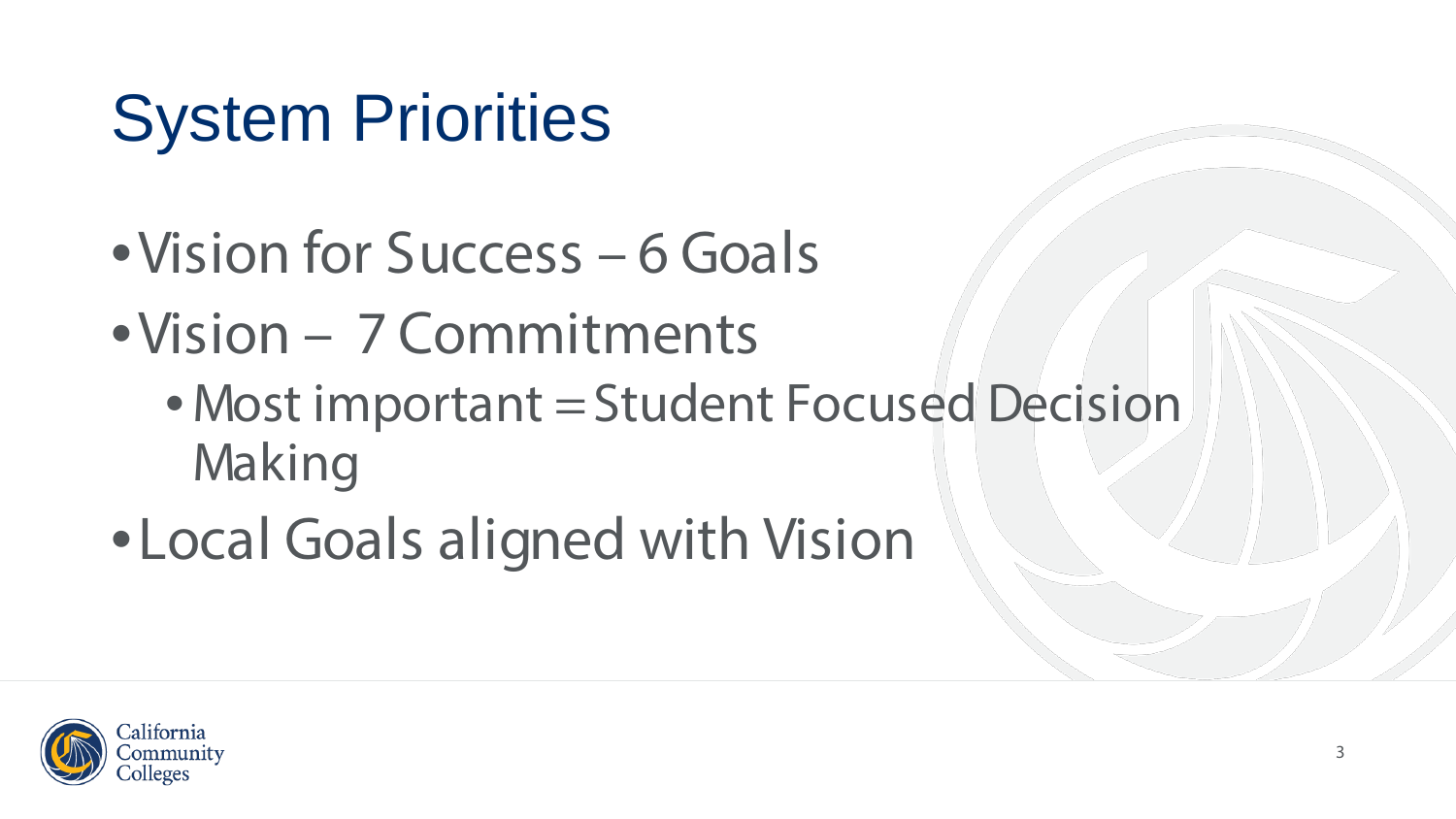## Chancellor's Office 20190 Priorities

- Student Centered Funding Formula (SCFF) implementation
	- Data quality and alignment
	- Full funding in budget request
- Financial Aid Reform
- •Guided Pathways implementation and support
- •AB 705 implementation

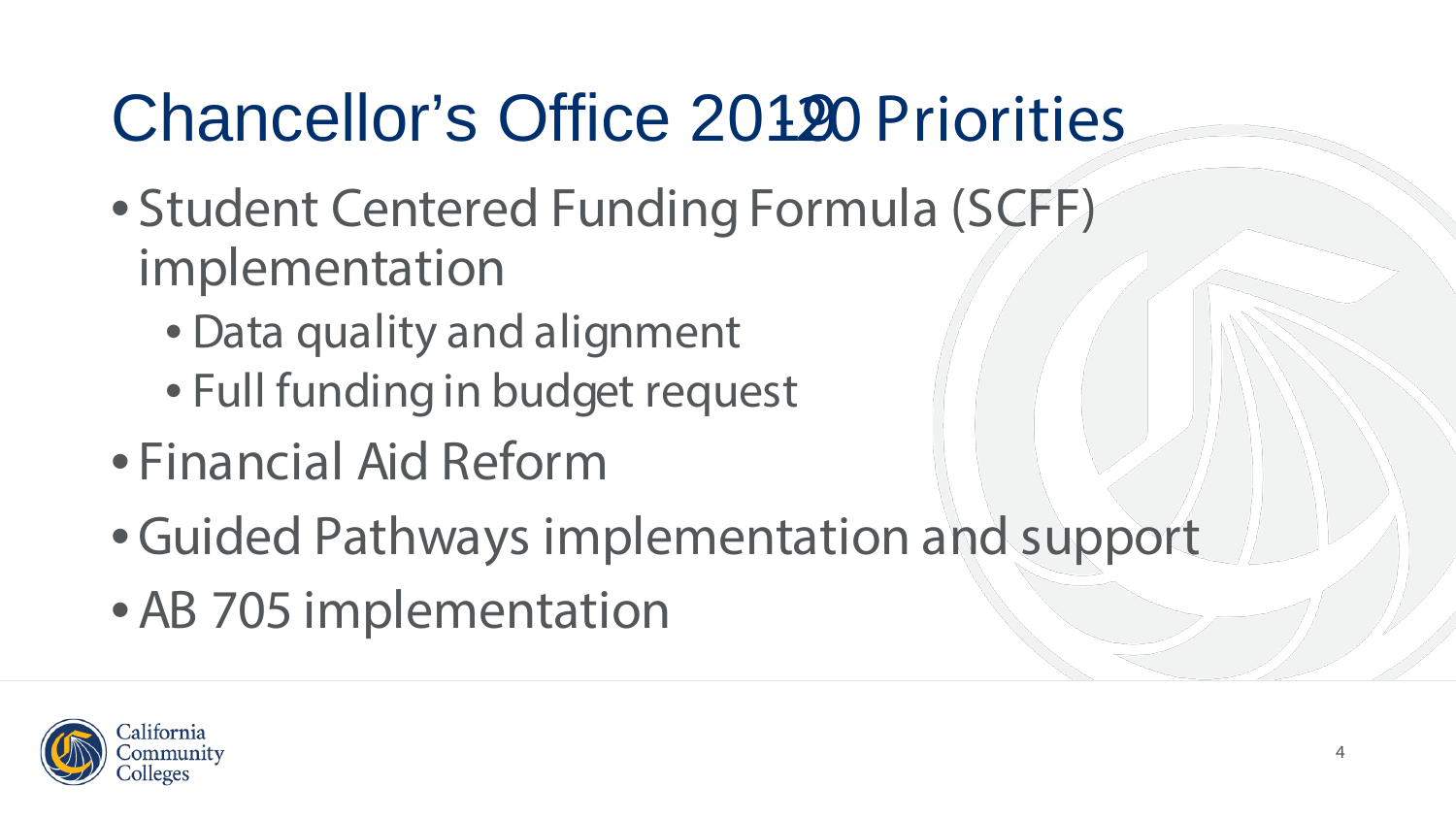## Student Centered Funding Formula

- 2019-20 Success Funding held at 10%
	- Highest award for the year counted for completion-only counted if student was enrolled during that year
	- Transfer 12 units in district in prior year
	- 3 year average for all metrics
- •Hold harmless through 2021-22 (extra year added)
- Beginning in 2020-21, no less than the prior year

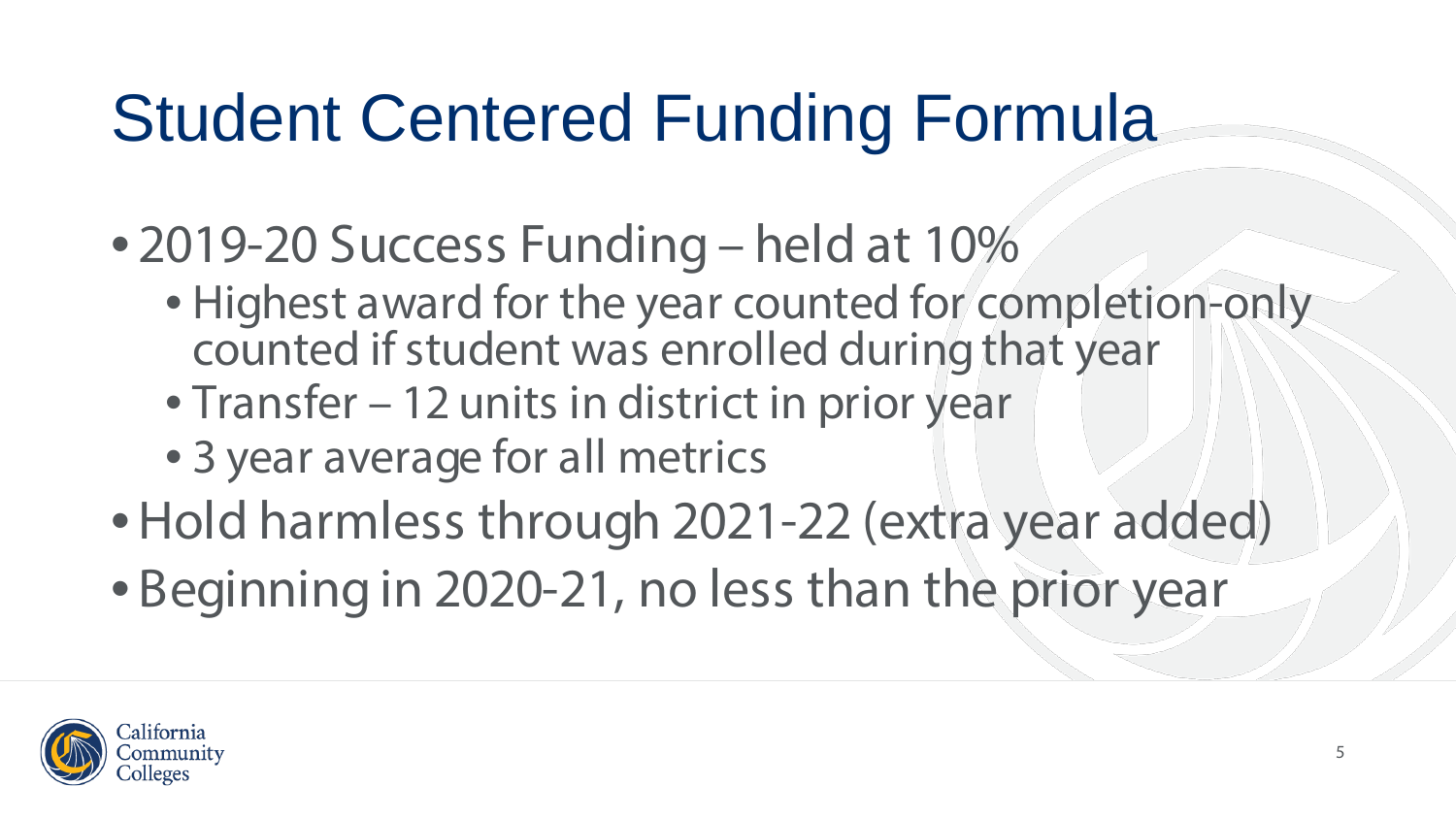## Financial Aid Reform

- SB 291 new program for CCC students \$2.5 billion ask
	- Based on funding full cost of attendance minus self-help
- AB 1314 CSAC's bill
	- Tweaks the current program
- Legislature asked us to work with CSAC and segments to develop joint proposal for 2021-22 year, during 19-20 cycle
- Financial Aid policy and process/operational reform concurrent focus

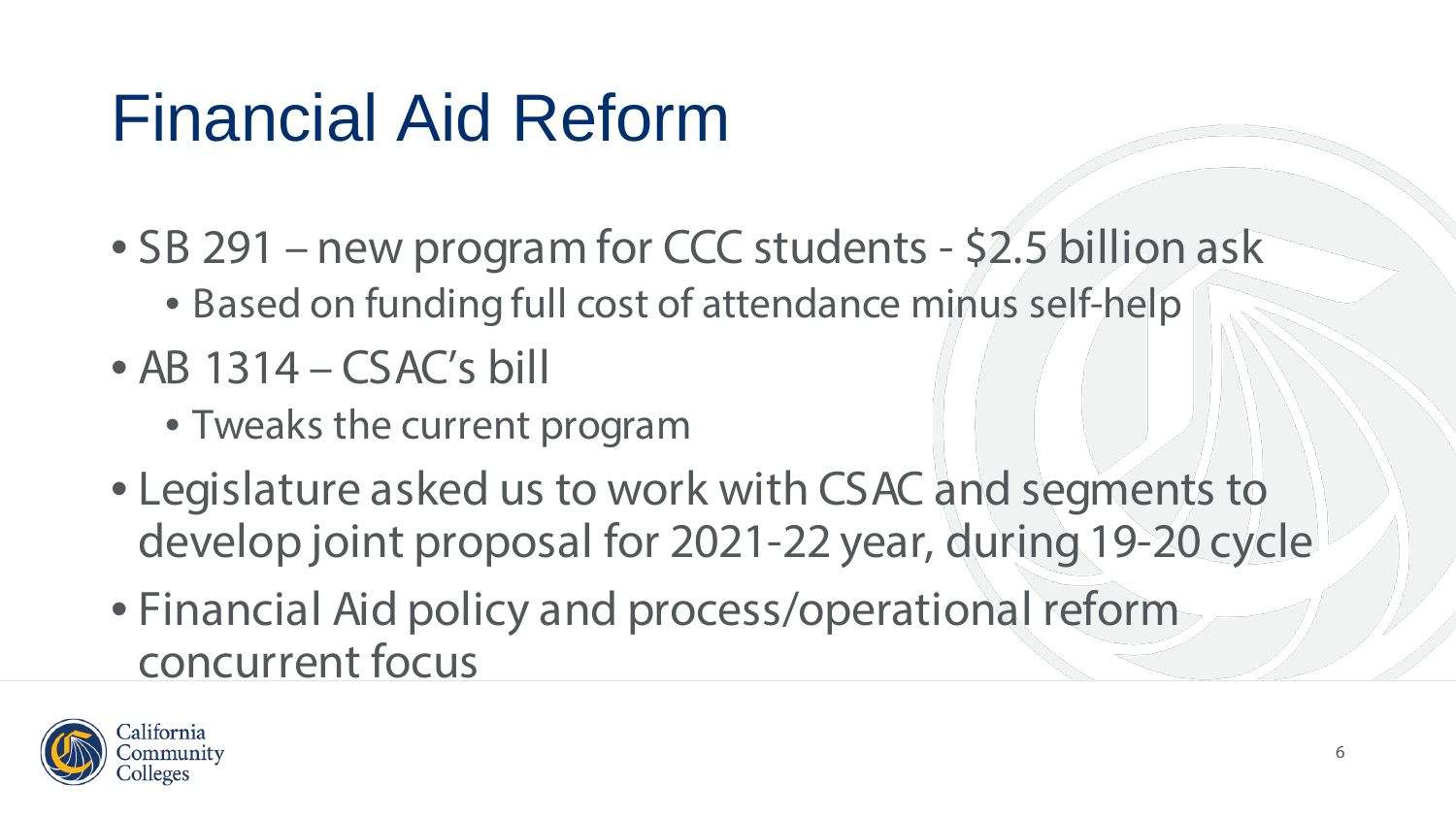# Guided Pathways

- Regional Coordinators
- Self-assessments and GP Plans
- More focus on individual college/district support
- Realization that this is a 10 year effort, not five years
	- More funding?
- Big Student Success Conference planned for early 2020
	- Additional PD spring 2020

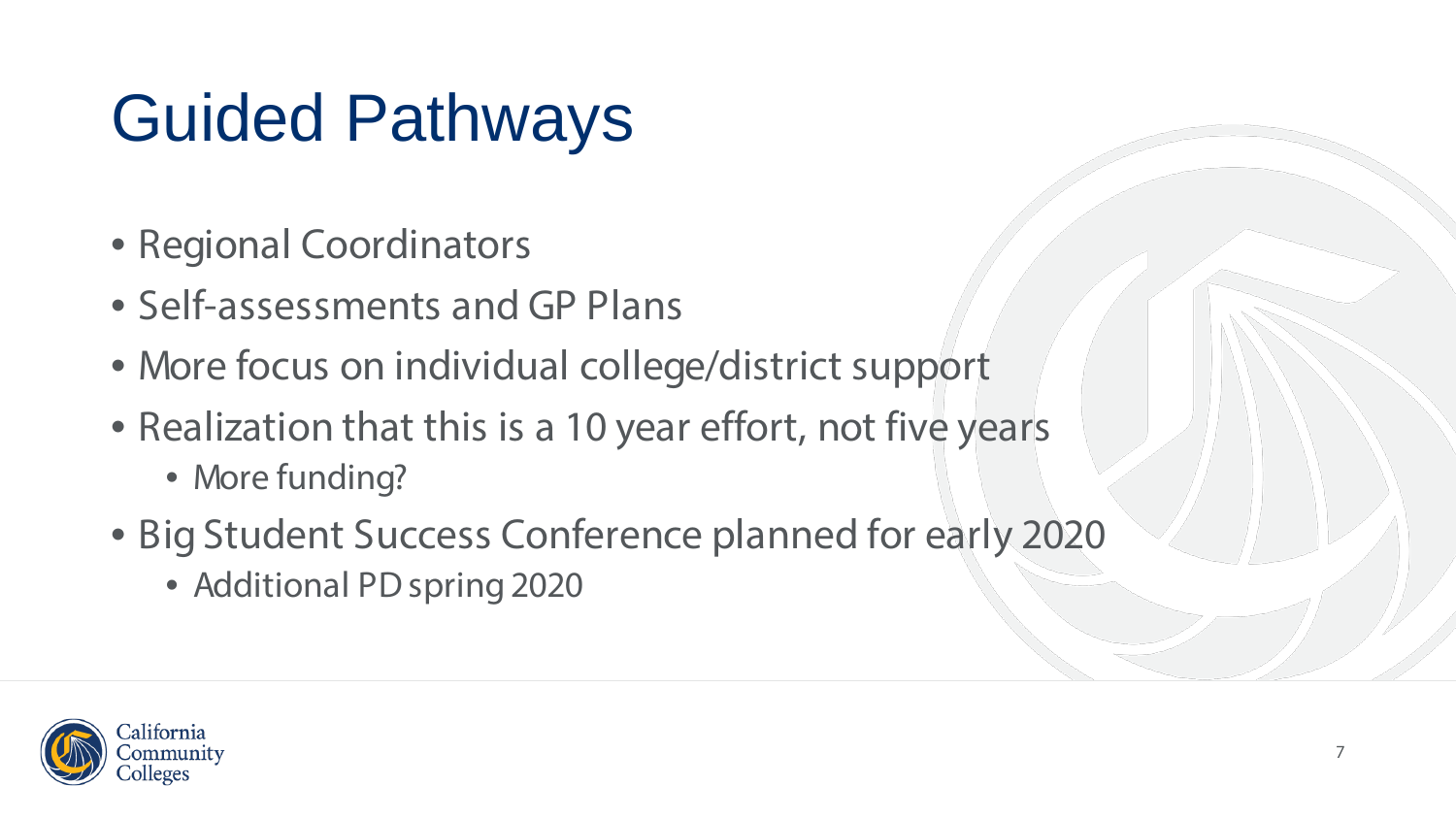# AB 705 Implementation

- CO is reviewing all plans for trends
	- Not necessarily a compliance review
- Regional PD sessions on implementation (change from "reading circles" format"
	- Fall 2019 soon!
- Many districts are not compliant
	- Mostly regarding self placement, but other reasons also
	- 2 year experimental period
	- At the end of 2019-20 colleges will need to conduct research to compare through-put rates
	- Report to CO, with possible changes for 2021-22

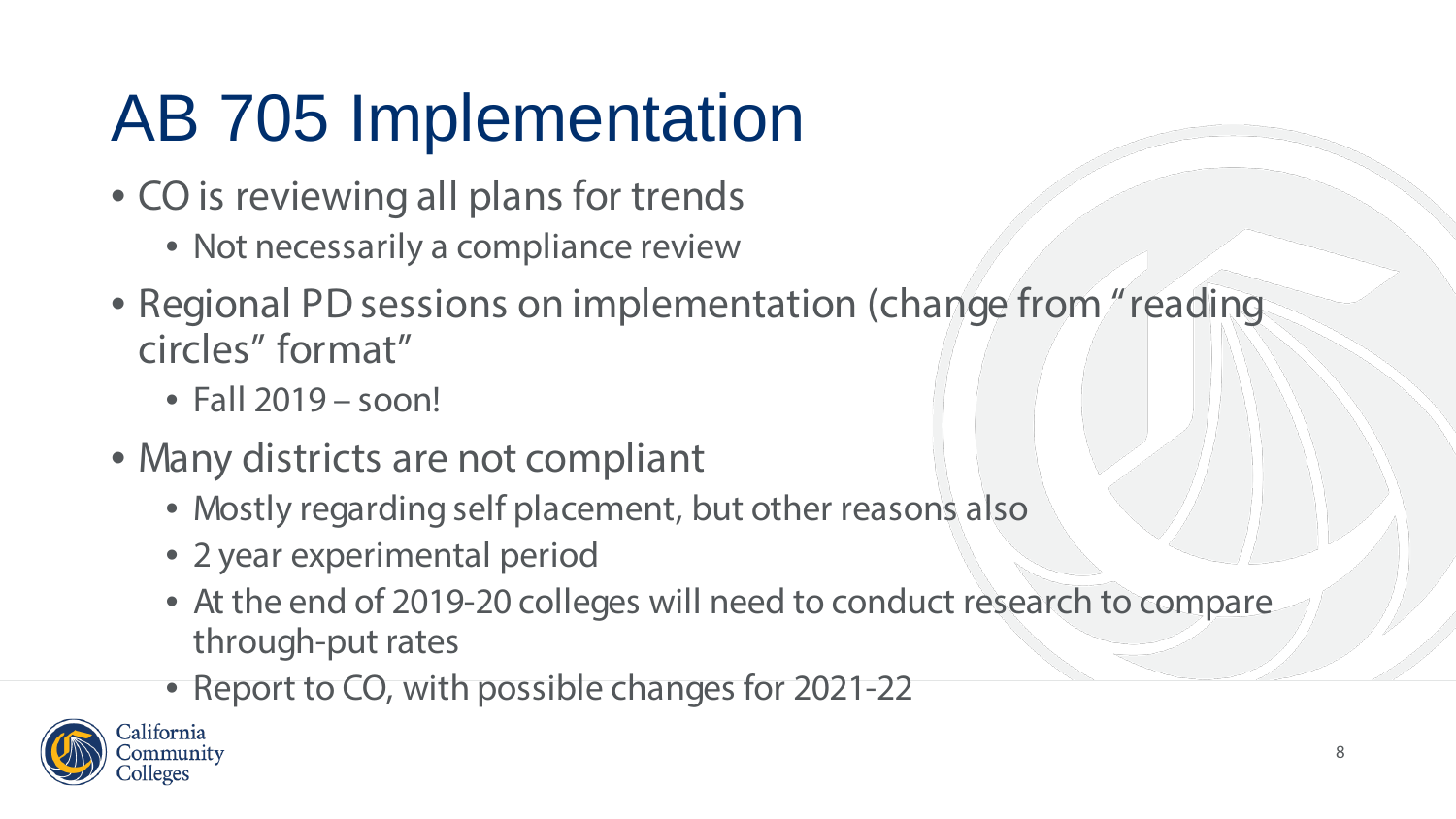# SEA Program Updates

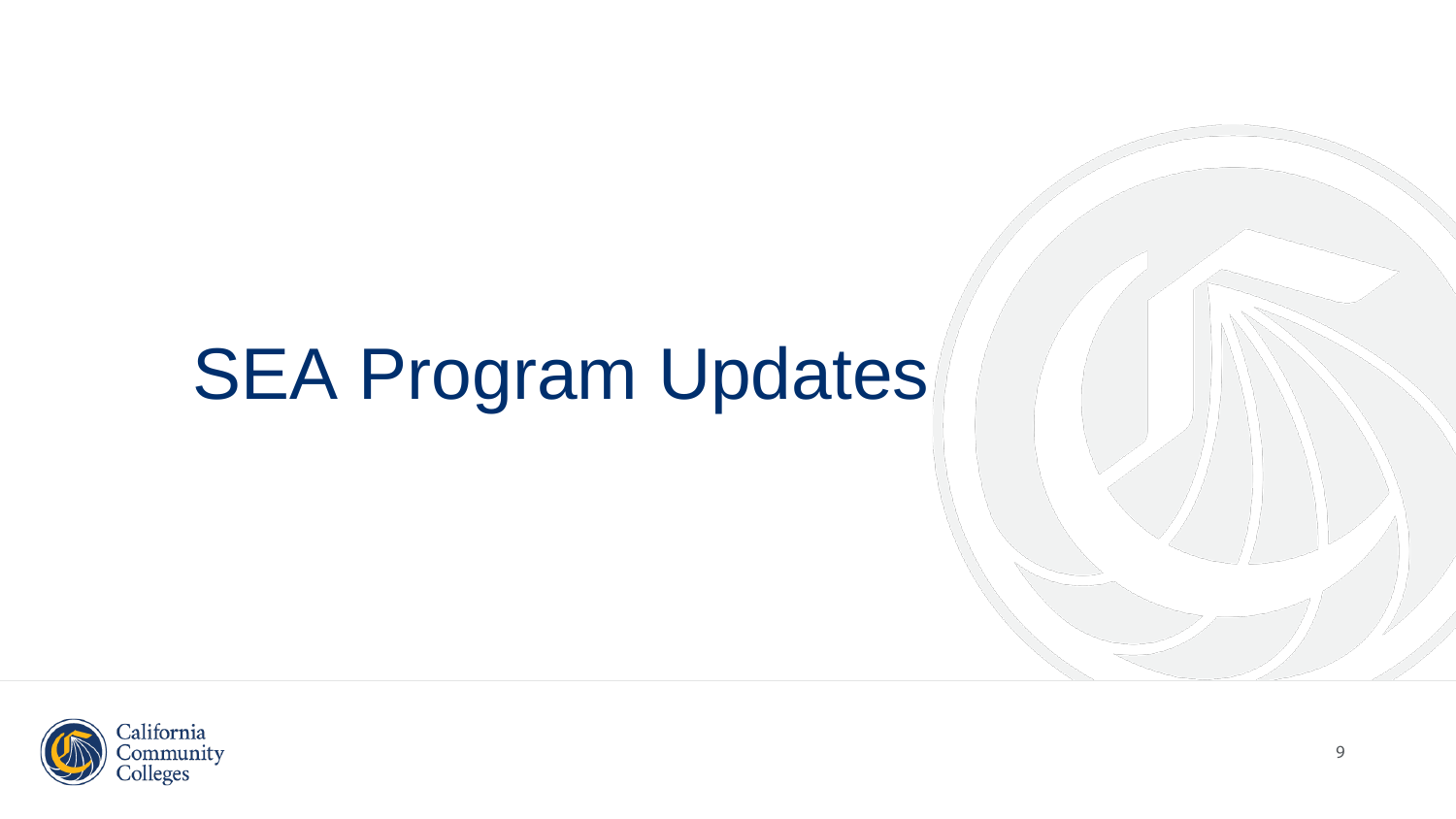### 2018-19 Recap

- SEA Program established July 2018
	- Funding based on 17-18 SSSP (credit and noncredit), Student Equity and BSI
	- Training workshops held in October
	- Established SEA workgroup
	- Five subgroups to work on recommendations for:
		- Policy Alignment
		- Funding Formula
		- MIS Data Review/Changes
		- Student Education Plan
		- SEA Program Annual Report

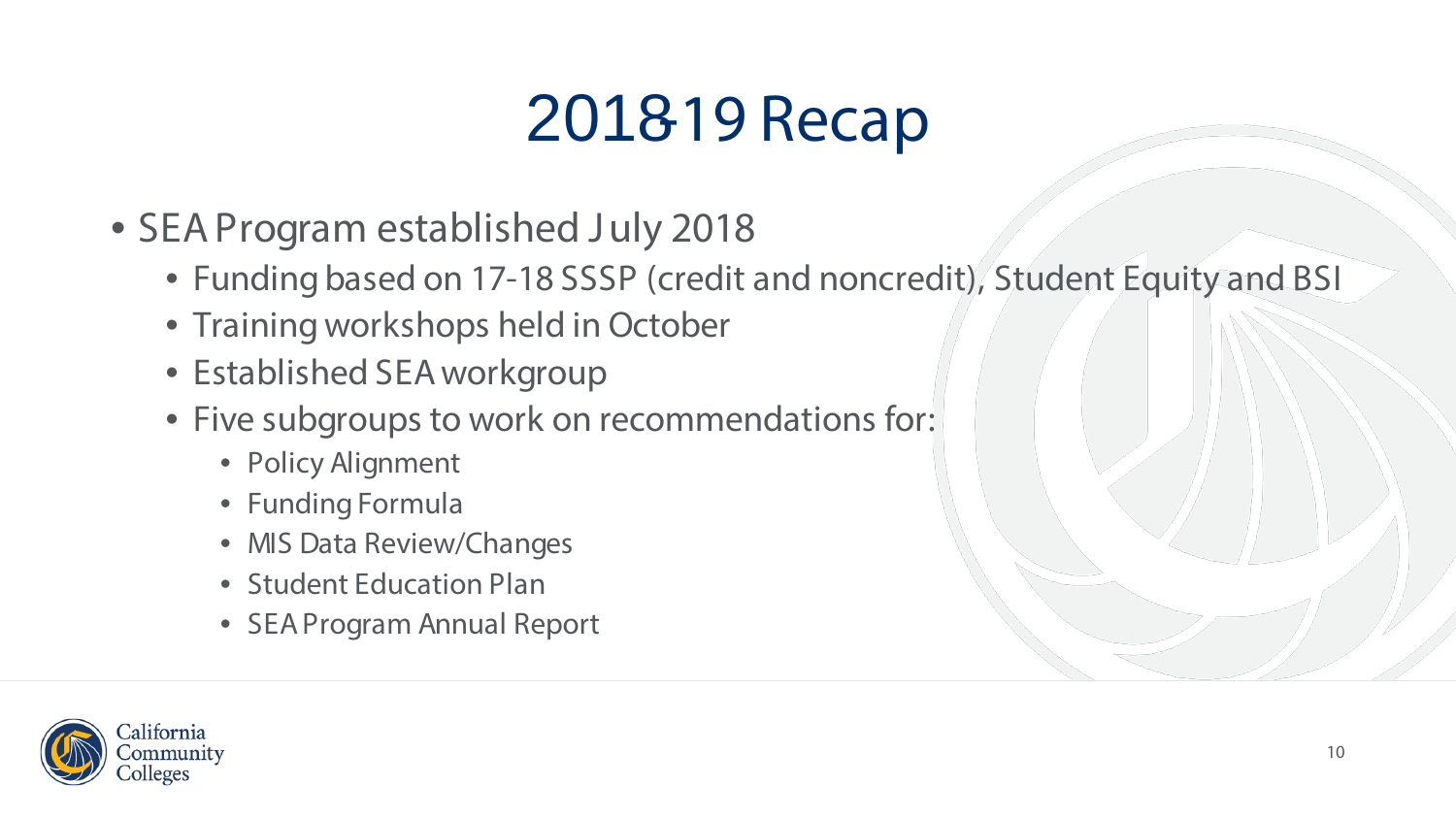# Policy Recommendations

- Drafted guidance document to accompany Education Code § 78222
- Provided recommendations to align the following policies/codes:
	- Basic Skills, Student Equity, SSSP and Guided Pathways
- Major finding = need to align Guided Pathways and Equity language
- Next steps:
	- Success Center Policy team will review all recommendations and draft changes
	- Will develop a timeline for recommended changes for title and Ed Code
	- Changes will need to be vetted through appropriate channels

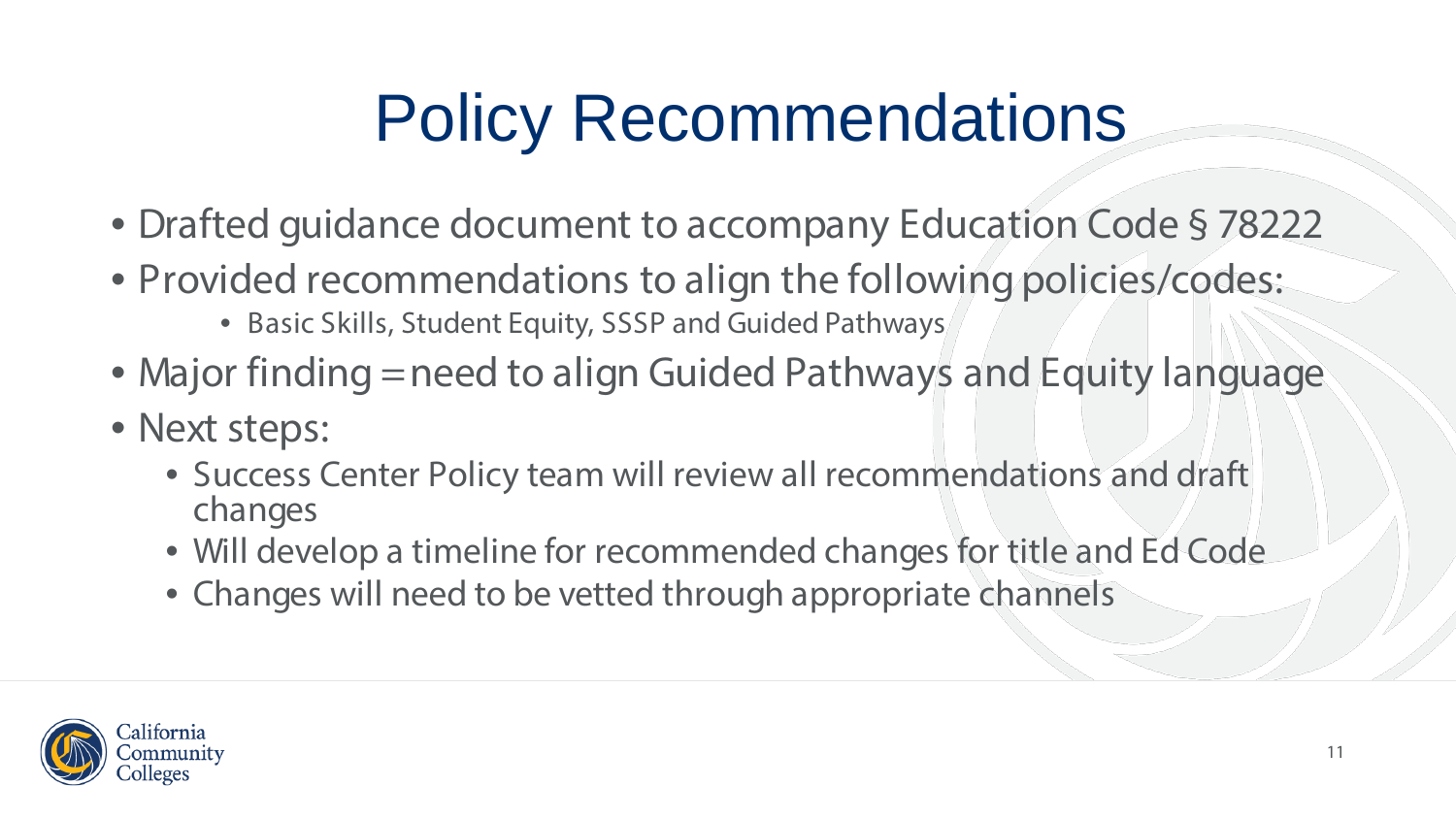# Funding Formula Recommendations

- Formula should ensure stable funding for colleges while also supporting the intent of the program – to build equity and success
- Group provided basic tenants of formula, but want to test them by running scenarios
	- Base amount, headcount or FTE, data elements that demonstrate a potential for improved student outcomes
- Next steps:
	- CO will run scenarios over next couple months and review with workgroup
	- Funding will remain the same for 2020-21; as a new formula will possibily be developed for 2021-22

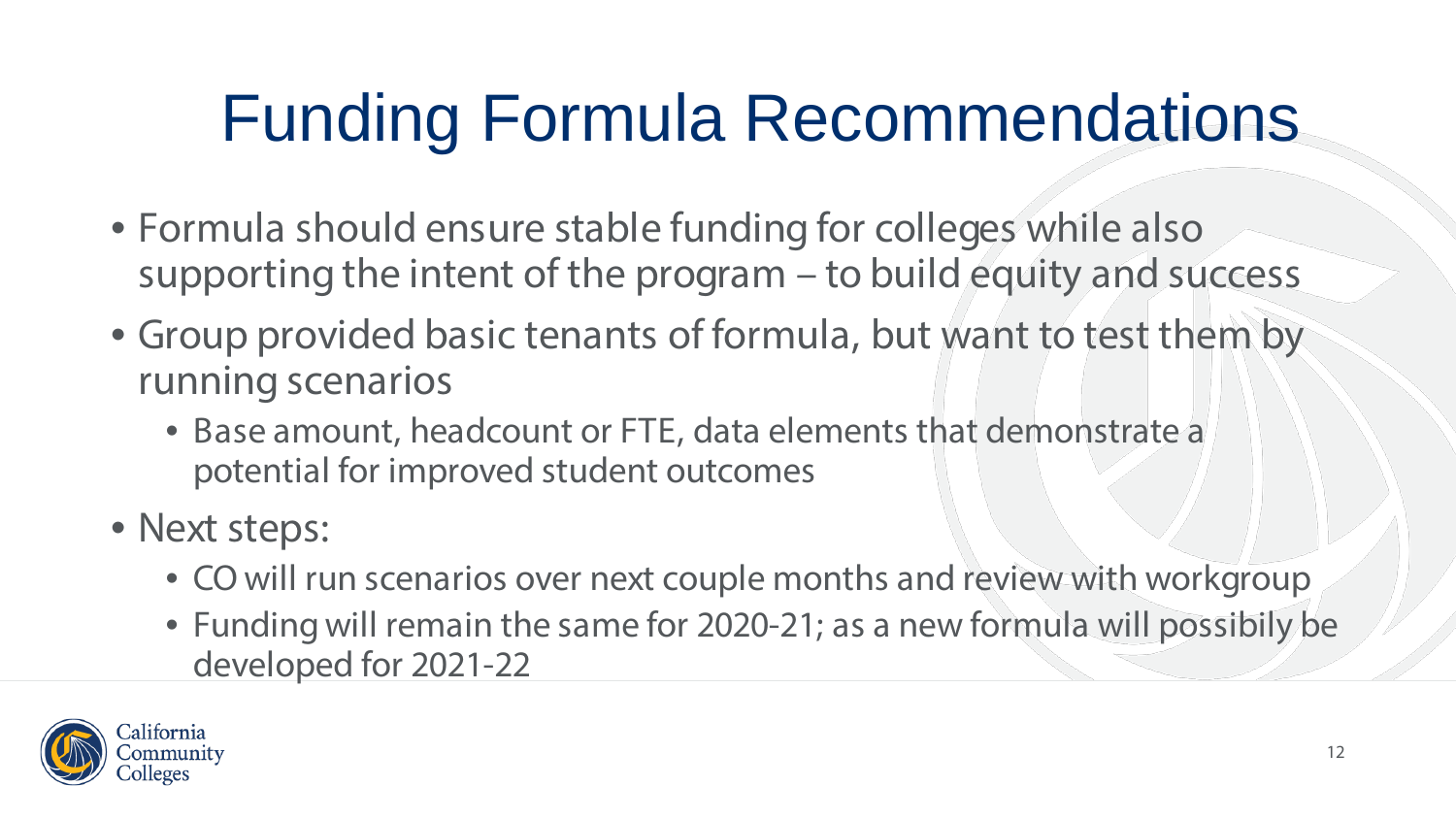# MIS Data Recommendations

- Group reviewed and discussed the current MIS data available
- Changes hinged on the work of the other subgroups and whether new data or changes were needed
- At this time, no changes are needed (no new data elements were recommended)
	- Question on "assessment code"
	- We don't need, and won't use, initial ed plan code
- Next steps:
	- Subgroup will stand by in 19-20 as funding formula is created
	- Will re-evaluate as needed

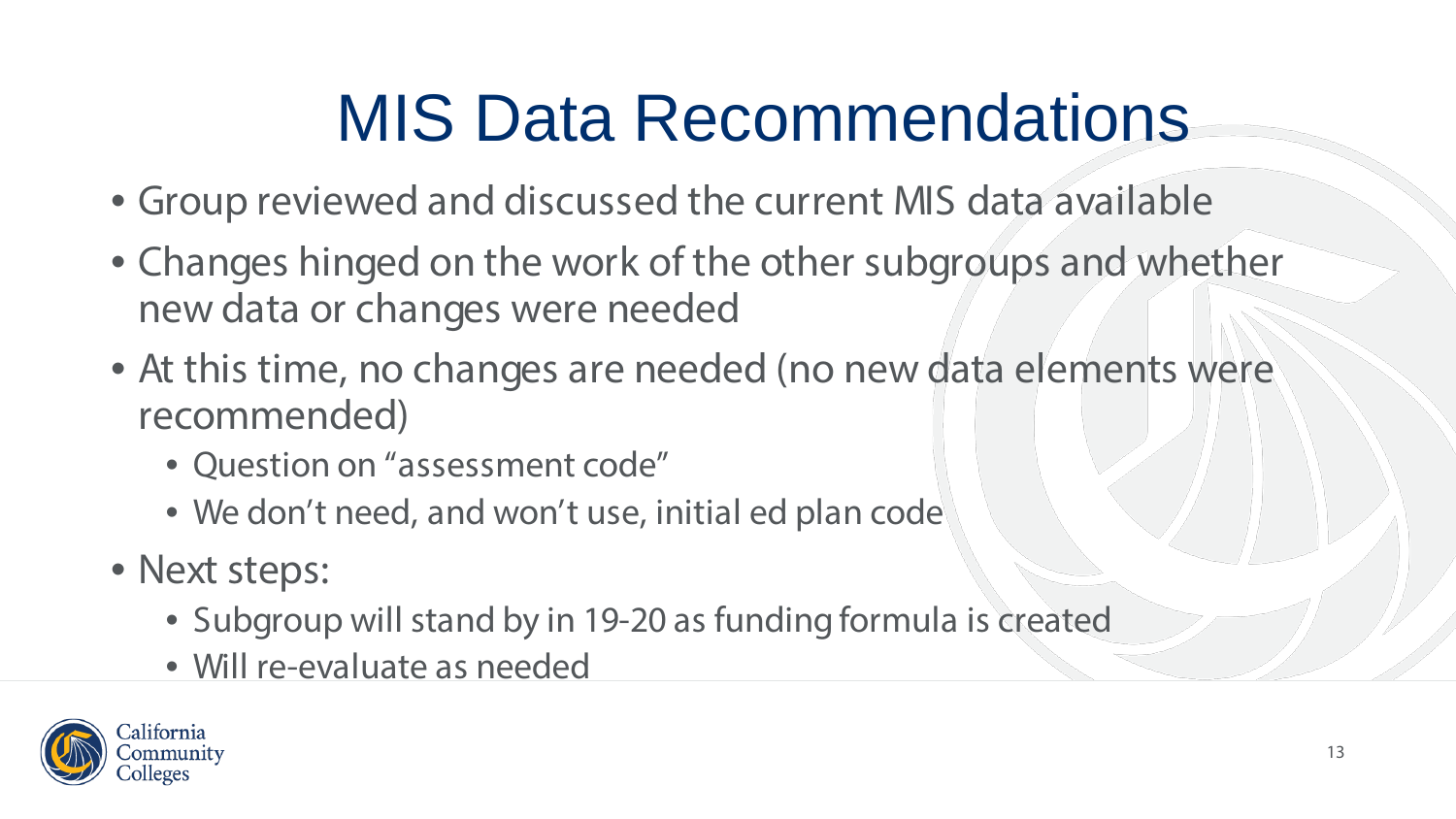## Student Education Plan Recommendations

- Developed best practices/recommendations for:
	- What to include in a student education plan
	- How to prioritize plan roll-out
	- When to provide the plan to students
- Recommend local control of content (flexibility at the local level)
- Next steps:
	- Group plans to obtain feedback from counselors at regional meetings in fall 2019
	- Feedback will be incorporated into guidance or regulations
- No changes for right now law requires comprehensive ed plans for ALLstudents

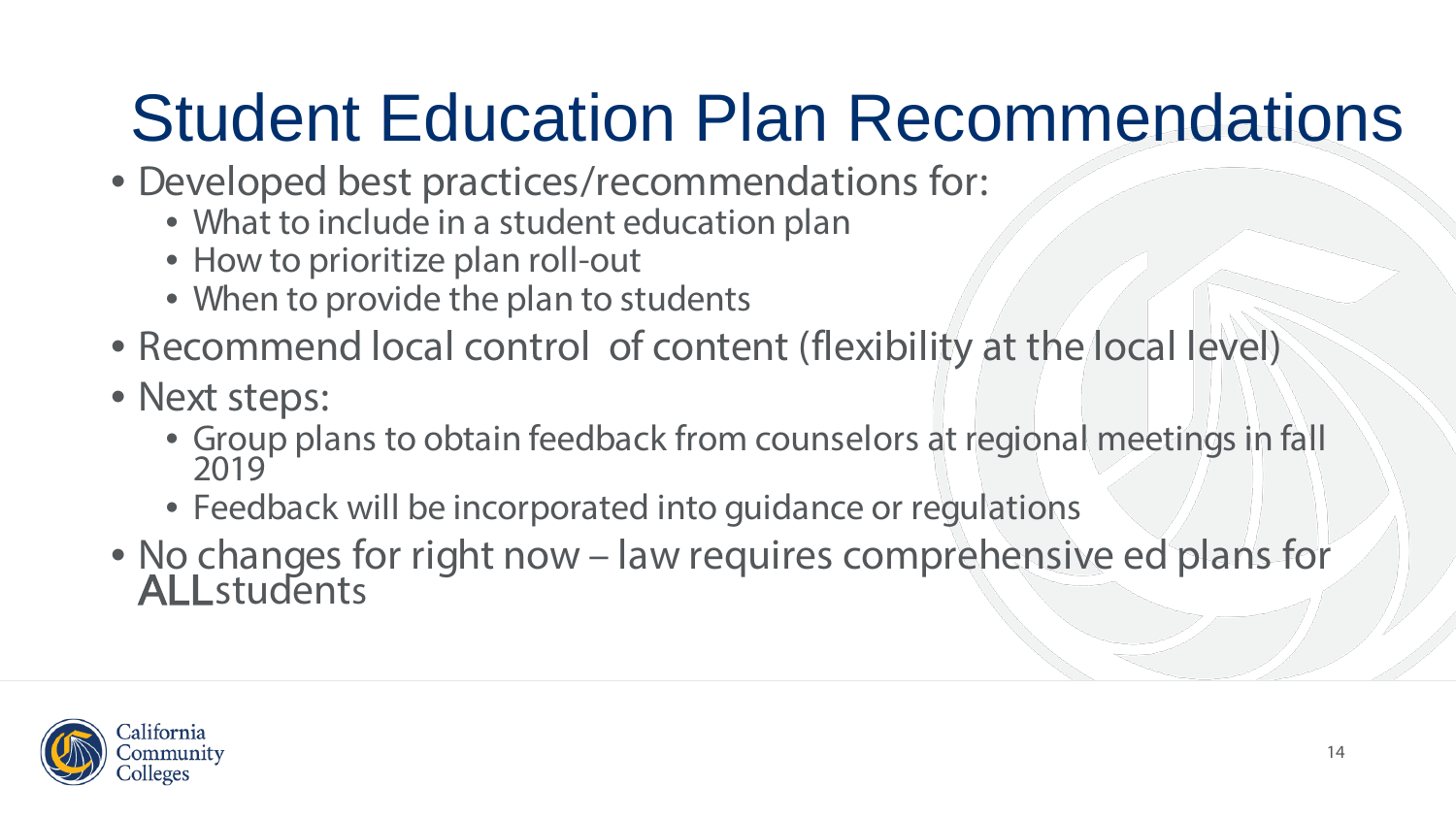## SEA Annual Report Recommendations

- Previously populated data/metrics/goals should be pulled into the new NOVA module – reduce data entry
- Data should be standardized for data consolidation/reporting
- Align with Vision Goals, Guided Pathways, AB 705 and SEA goals
- Include reporting on overall population as well as DI groups
- Reporting expenditures of actual funds by state budget categories, and percentage of funds distributed by activity/initiative
- Next steps:
	- Mock-up reviewed by group on Aug 9
	- Plan to go live early October with in-person training the week of September 30th.

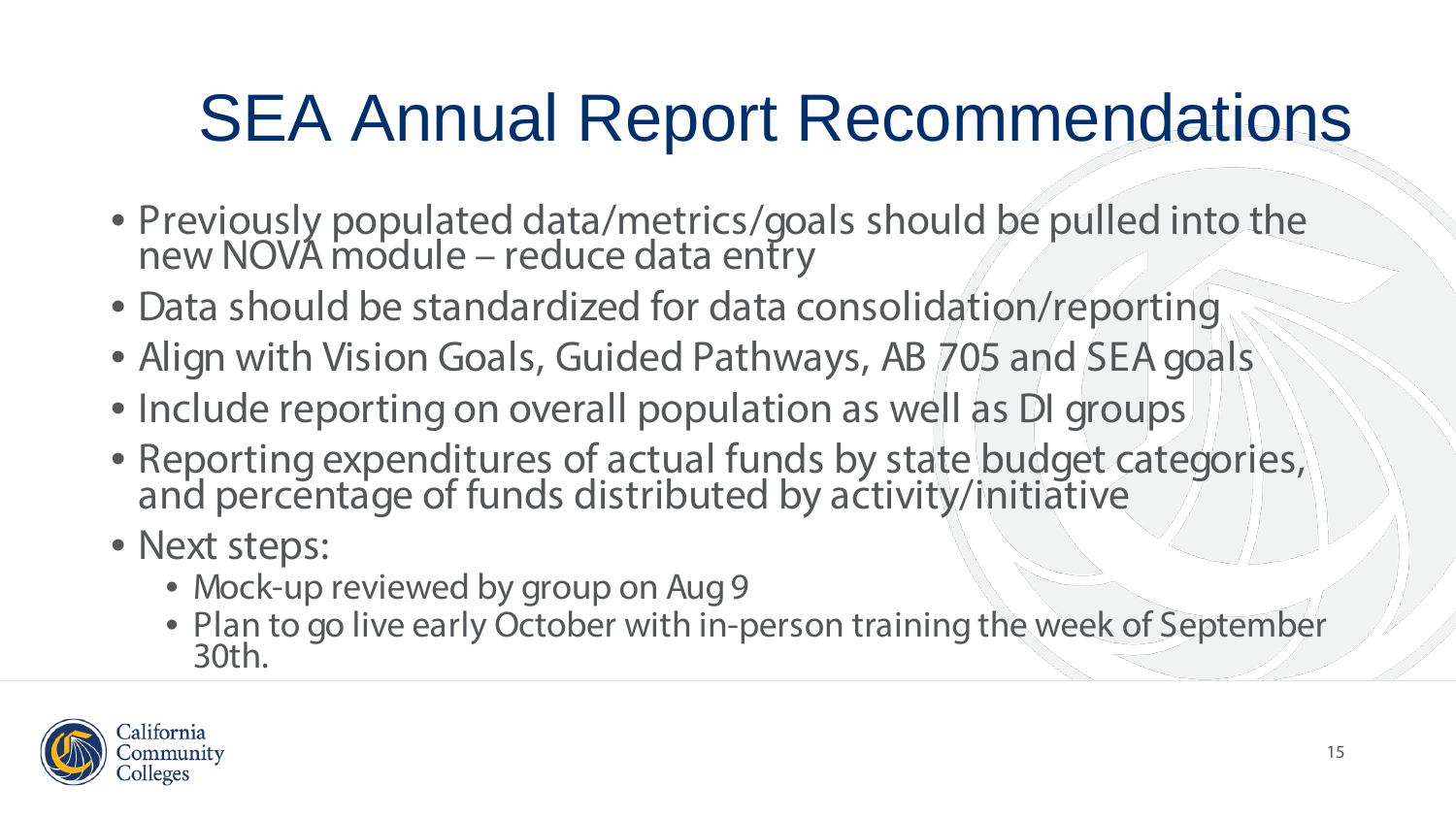## 201920 Planning - Reporting Deadlines

- Sept. 30, 2019 17-18 Integrated Plan Year-End Report due
	- NOVA module available now
	- Training webinar recording available on SEA listserv; posted 8/13
- Jan. 1, 2020 18-19 SEA Annual Report due
	- NOVA module being built now
	- Plan to go live in NOVA in early October
	- Training Dates (two sessions 9 to 12 and 1:30 to 4:30):
		- 9/30 Concord
		- 10/1 Sacramento
		- 10/3 Long Beach
		- Registration Link:<https://cvent.me/rB90A>

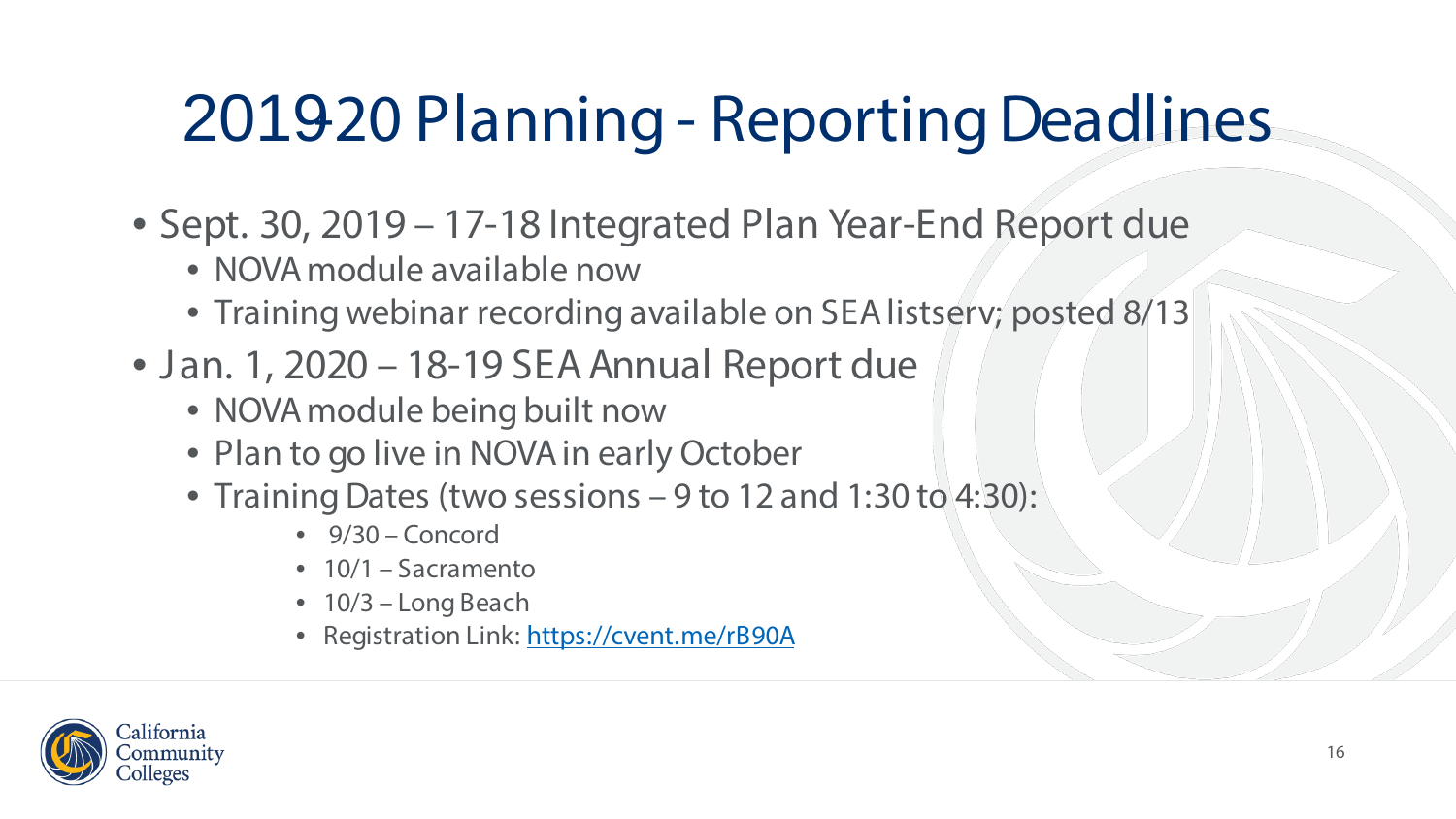# Equity Plans

- •Nearly all have been received
- Review started and will continue
- Partnerships in review and research
- CO is working to align data to local goals and SCFF

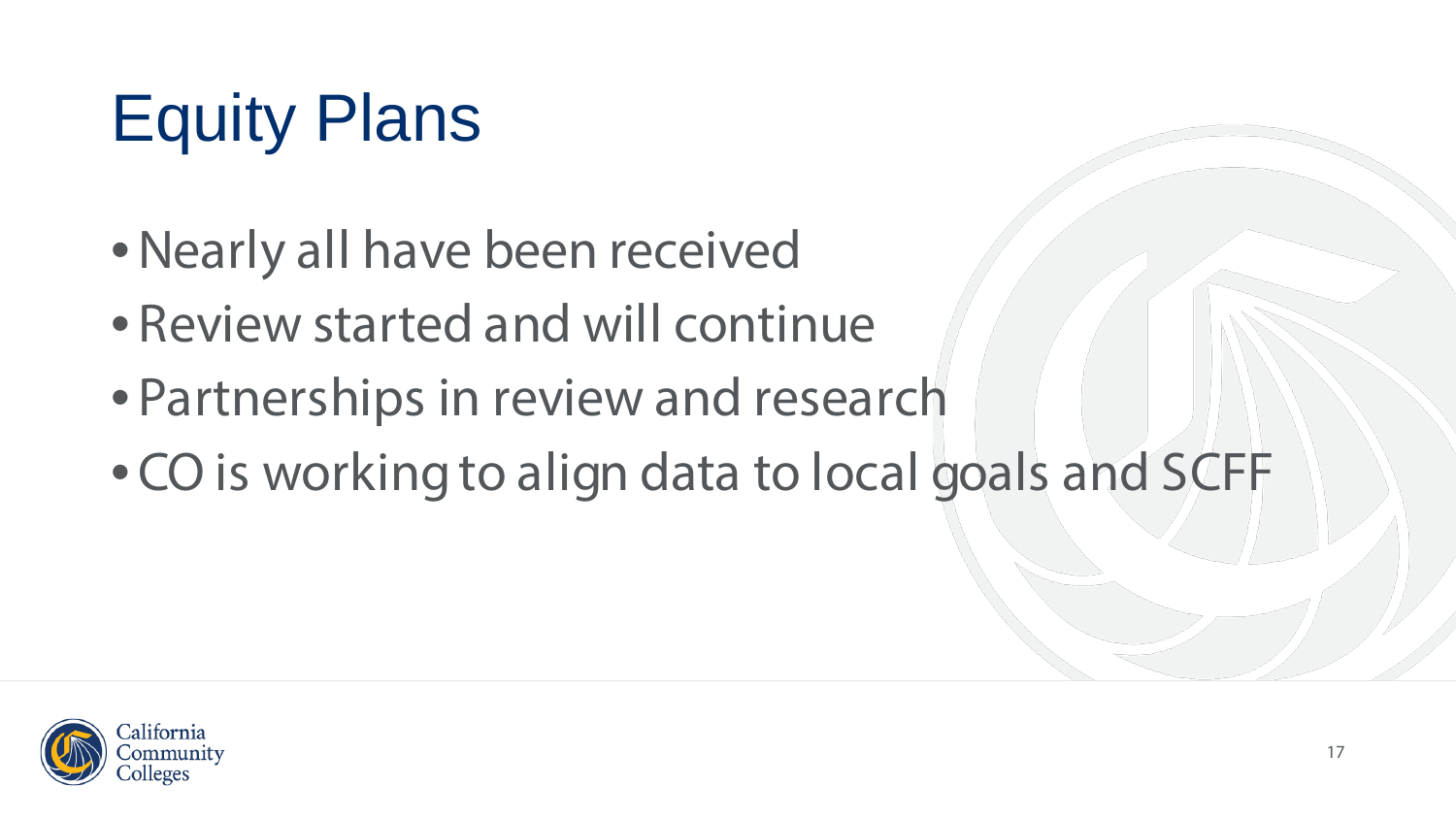### Financial Aid

- \$2 m decrease to BFAP-SFAA funding \$76 m
- 2<sup>nd</sup> year Promise Grant \$85 m
- Student Success and Completion Grant (SSCG) \$150 m
- 25,000 new Cal Grant B awards via CSAC
	- May impact SSCG may need more funding
- FA reform legislation and operational reform

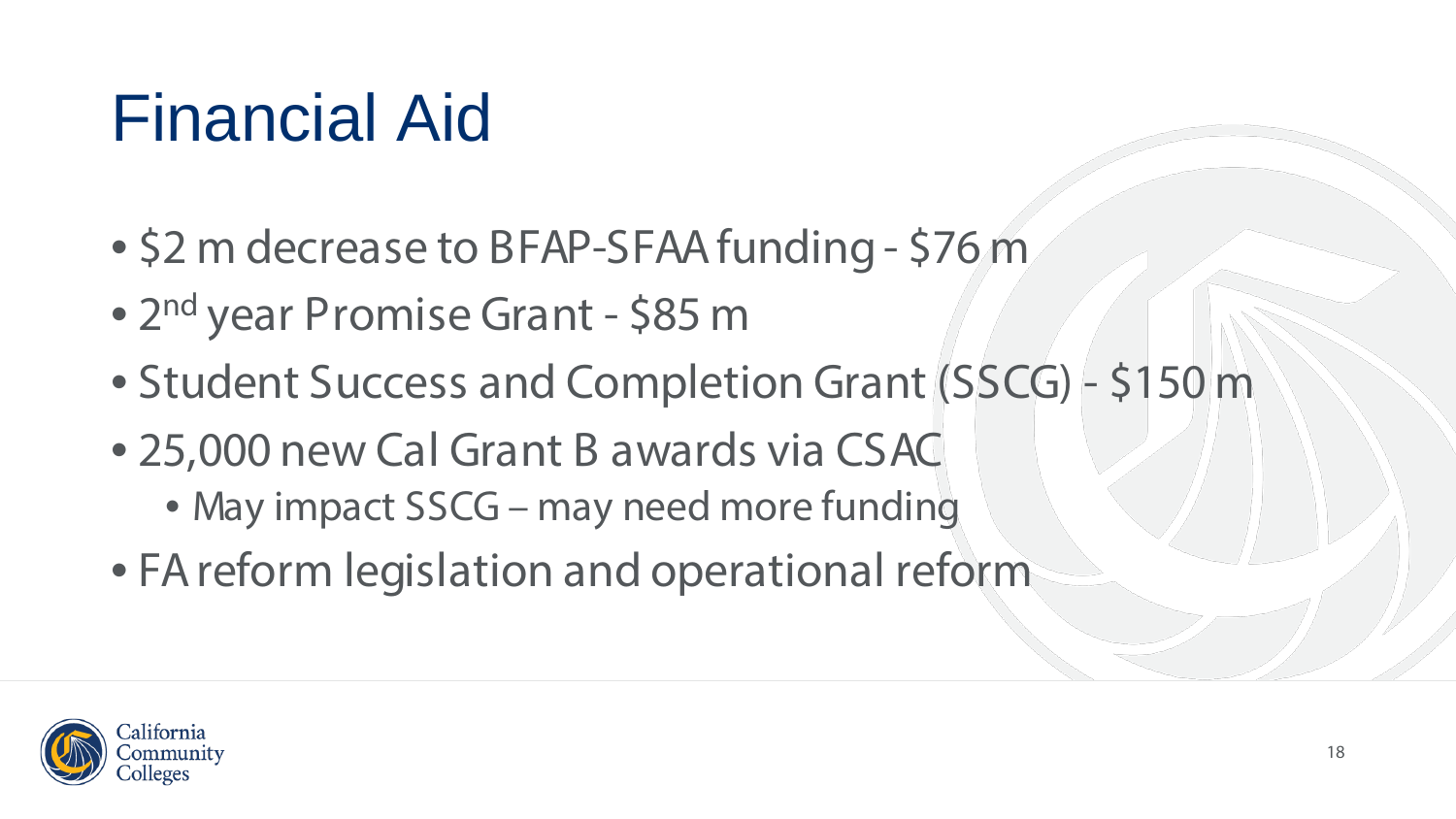# Other Student Services Programs

| Program                                                                         | 2019-20 appropriation |
|---------------------------------------------------------------------------------|-----------------------|
| <b>DSPS</b>                                                                     | \$124 million         |
| <b>EOPS</b>                                                                     | \$116 million         |
| <b>CalWORKs</b><br>Match requirement eliminated                                 | \$47 million          |
| <b>CAFYES/NextUp</b>                                                            | \$20 million          |
| Vets                                                                            | \$10 million          |
| Housing - Prop 63<br>• RFA to be released 9-23-19                               | \$9 million           |
| Other (Basic Needs (food), re-entry<br>grants, teaching credential partnerships | \$10 million<br>19    |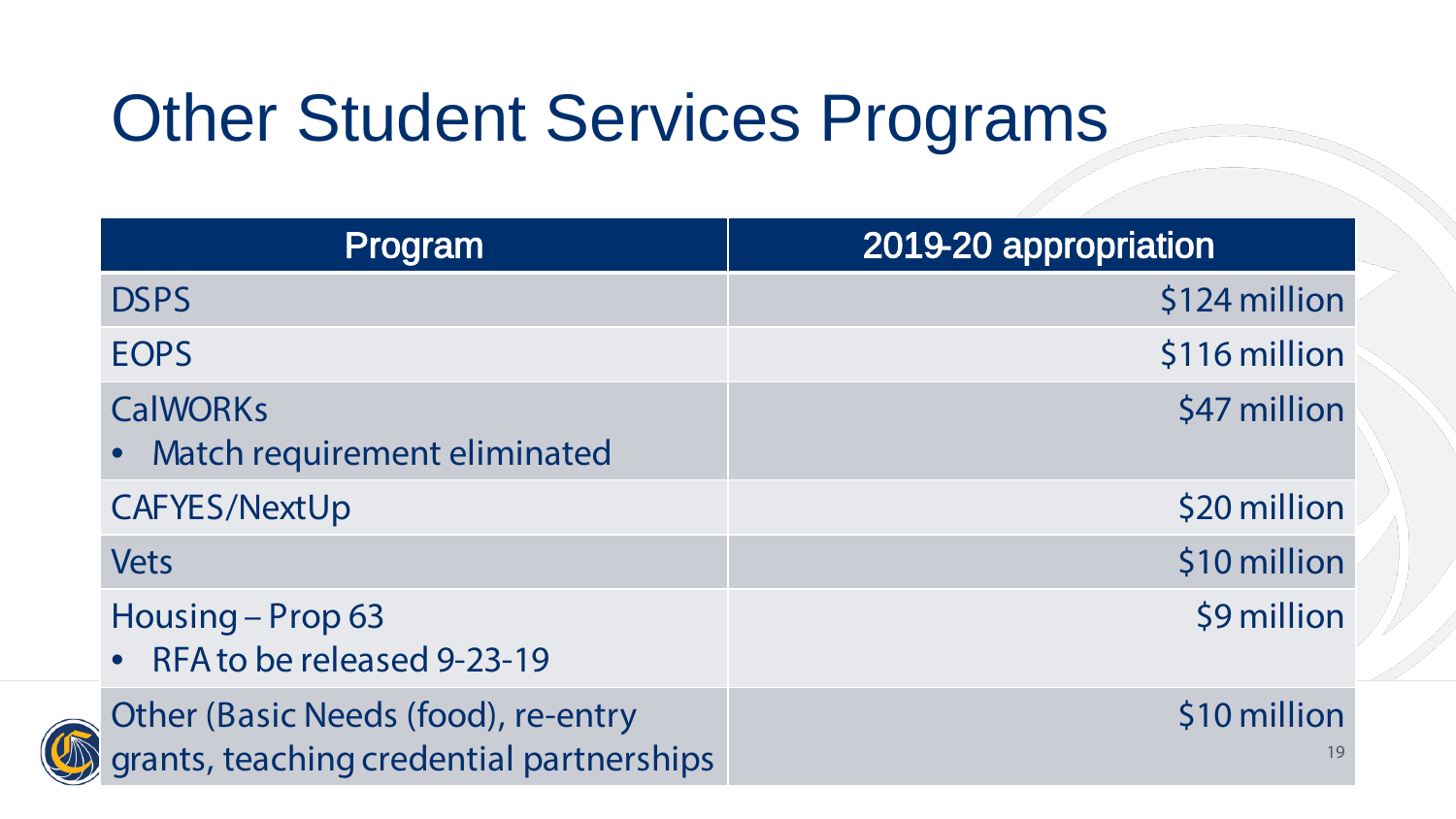#### 2019 Bill Status

### •Yikes, I ran out of time. See separate document.

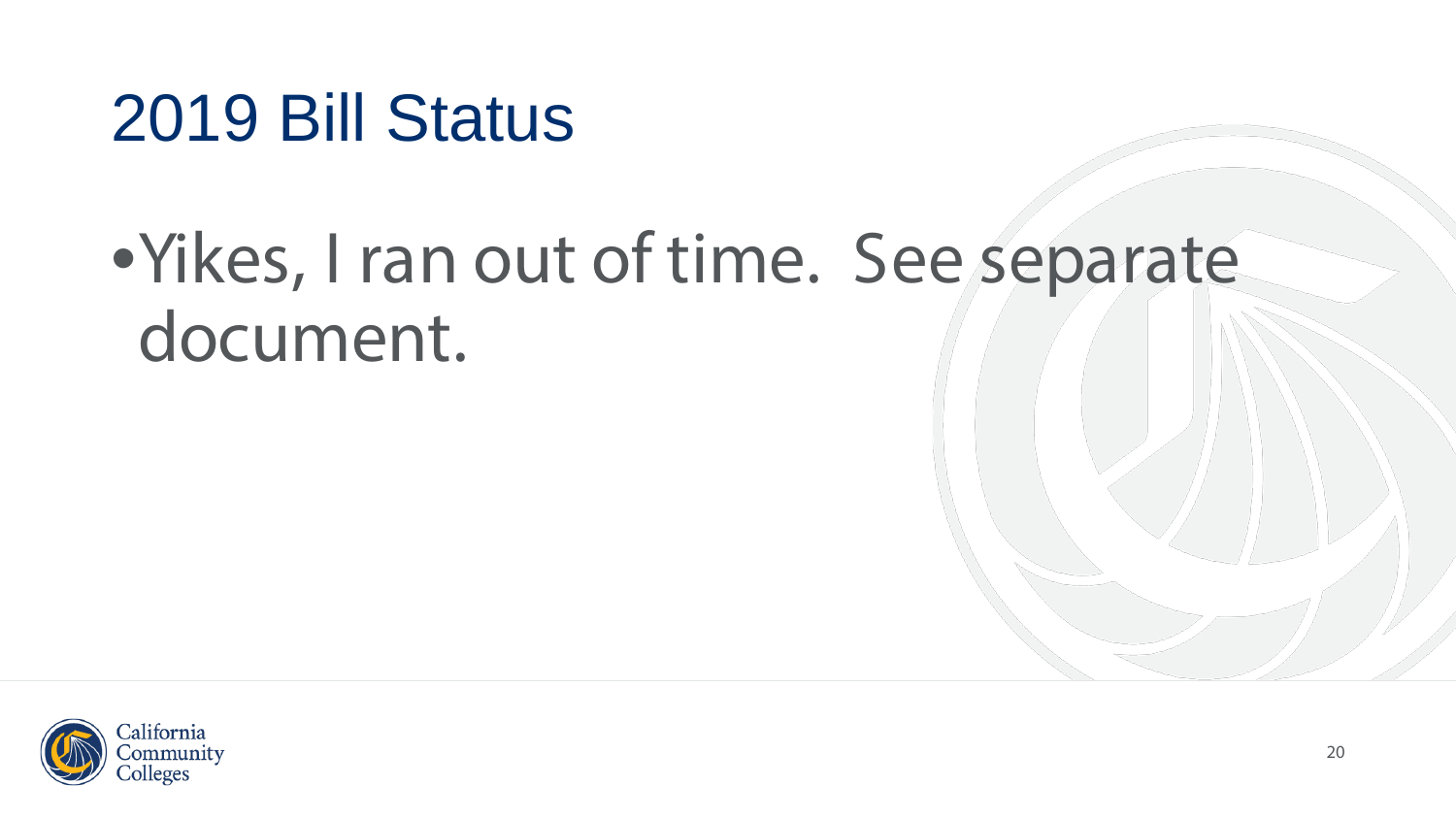#### 2020 CCCCO Budget and Legislative **Priorities**

| <b>Priority Request</b>                                                | <b>Requested Budget</b> |
|------------------------------------------------------------------------|-------------------------|
| <b>Foundational Resources - SCFF,</b><br>pensions and capital outlay   | \$1.027 billion         |
| College Affordability - SB291, OER/ZTC,<br>and basic needs survey      | \$2.010 billion         |
| Faculty and Staff - Diversity, PD and P/T                              | \$105 million           |
| Student Needs - SEA, Inmate Ed, Mental<br><b>Health</b>                | \$40 million            |
| State Supports - Library, Marketing,<br>and CCCCO staff and operations | \$8.8 million           |
| California                                                             |                         |



olleges